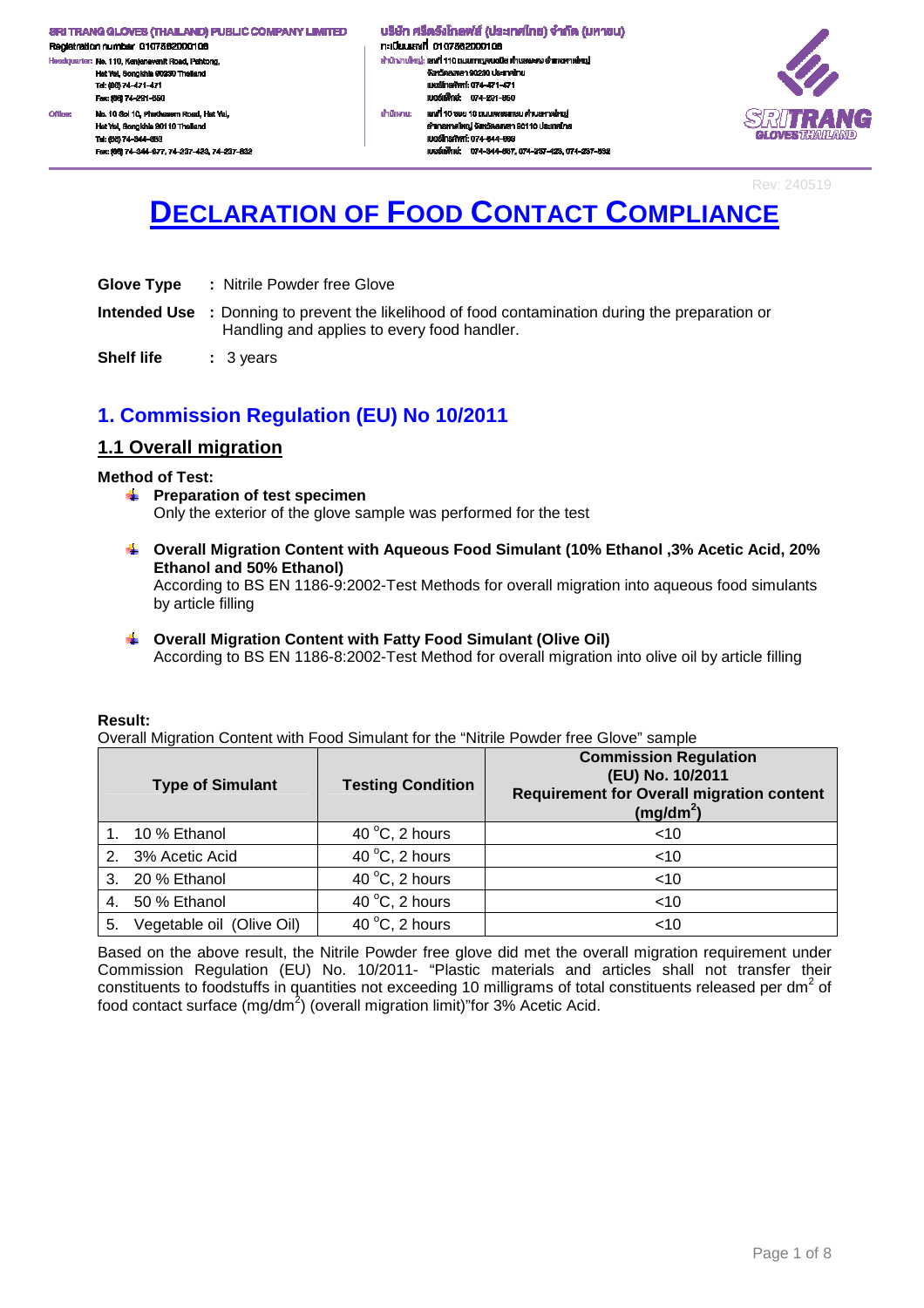้ บริษัท ศรีตริงโกลฟส์ (ประเทศไทย) จำกัด (มหาชน) กะเบียนเลงที่ 0107562000106 สำนักงานใหญ่: เสงที่ 110 ถนนกาญจนอนิช ด้านสพะดง อำเภอคาดใหญ่ งังหวัดสงพลา 90230 ประเทศไทย<br>เบอร์โทรศัพท์: 074-471-471 IU@ŠINVné: 074-291-650 เสซที่ 10 ธอย 10 ถนนเพชรทาษม ดำนลทาดใหญ่ สำนักงาน: อำเภอหาคใหญ่ จังหวัดสงขลา 90110 ประเทศไทย IUDS TrishWrf: 074-344-003 เบอร์แพ็กซ์: 074-344-667, 074-237-423, 074-237-632



Rev: 240519

### **1.2 Heavy metal in glove**(cont'd)

### **Method of Test:**

No. 10 Sol 10, Phetkasem Road, Hat Yal,

Fec: (66) 74-344-677, 74-237-423, 74-237-832

Hat Yai, Songkhia 90110 Thail

Tel: (66) 74-344-663

**Office:** 

### **Specific Migration of Heavy Metals**

The sample was filled with the simulations at  $40^{\circ}$ C for 2 hours as according to BS EN 1186-9:2002 and BS EN 13130-1:2004 as reference. The simulants were then analysed by inductively Coupled Plasma-Mass Spectrometry (ICP-MS).

### **Result:**

Specific Migration of Heavy Metals (in 3% Acetic Acid) for the "Nitrile Powder free Glove" Sample

| <b>Test</b>      | <b>Testing</b><br><b>Condition</b> | <b>Detection</b><br>Limit (mg/kg) | <b>Commission Regulation</b><br>(EU) No. 10/2011<br><b>Requirement for Specific Migration</b><br>Limit (mg/kg)* |
|------------------|------------------------------------|-----------------------------------|-----------------------------------------------------------------------------------------------------------------|
| 1. Aluminum, Al  | 40 $\degree$ C, 2 hours            | 0.1                               | <1                                                                                                              |
| 2. Barium, Ba    | 40 $\degree$ C, 2 hours            | 0.1                               | $<$ 1                                                                                                           |
| 3. Cobalt, Co.   | 40 $\degree$ C, 2 hours            | 0.05                              | < 0.05                                                                                                          |
| 4. Copper, Cu    | 40 $\degree$ C, 2 hours            | 0.1                               | <5                                                                                                              |
| 5. Iron, Fe      | 40 $\degree$ C, 2 hours            | 0.1                               | <48                                                                                                             |
| 6. Lithium. Li   | 40 $\degree$ C, 2 hours            | 0.1                               | < 0.6                                                                                                           |
| 7. Manganese, Mn | 40 $\degree$ C, 2 hours            | 0.1                               | < 0.6                                                                                                           |
| 8. Nickel, Ni    | 40 $\degree$ C, 2 hours            | 0.01                              | < 0.6                                                                                                           |
| 9. Zinc, Zn      | 40 $\degree$ C, 2 hours            | 0.1                               | $25$                                                                                                            |

Based on the above results, the "Nitrile Powder free Glove" sample met the specific migration of Heavy Metals requirements for the above tests under Commission Regulation (EU) No 10/2011.

**Reference Report** : Test Report No. 7191204275-CHM19-05-TSL **Test carried out at** : TUV SUD PSB Pte.Ltd., Singapore

Best Regards,

continu.

Ms. Vanlinee Laohachaiyakul Product Manager

Ms. Rosna Yensuk Laboratory manager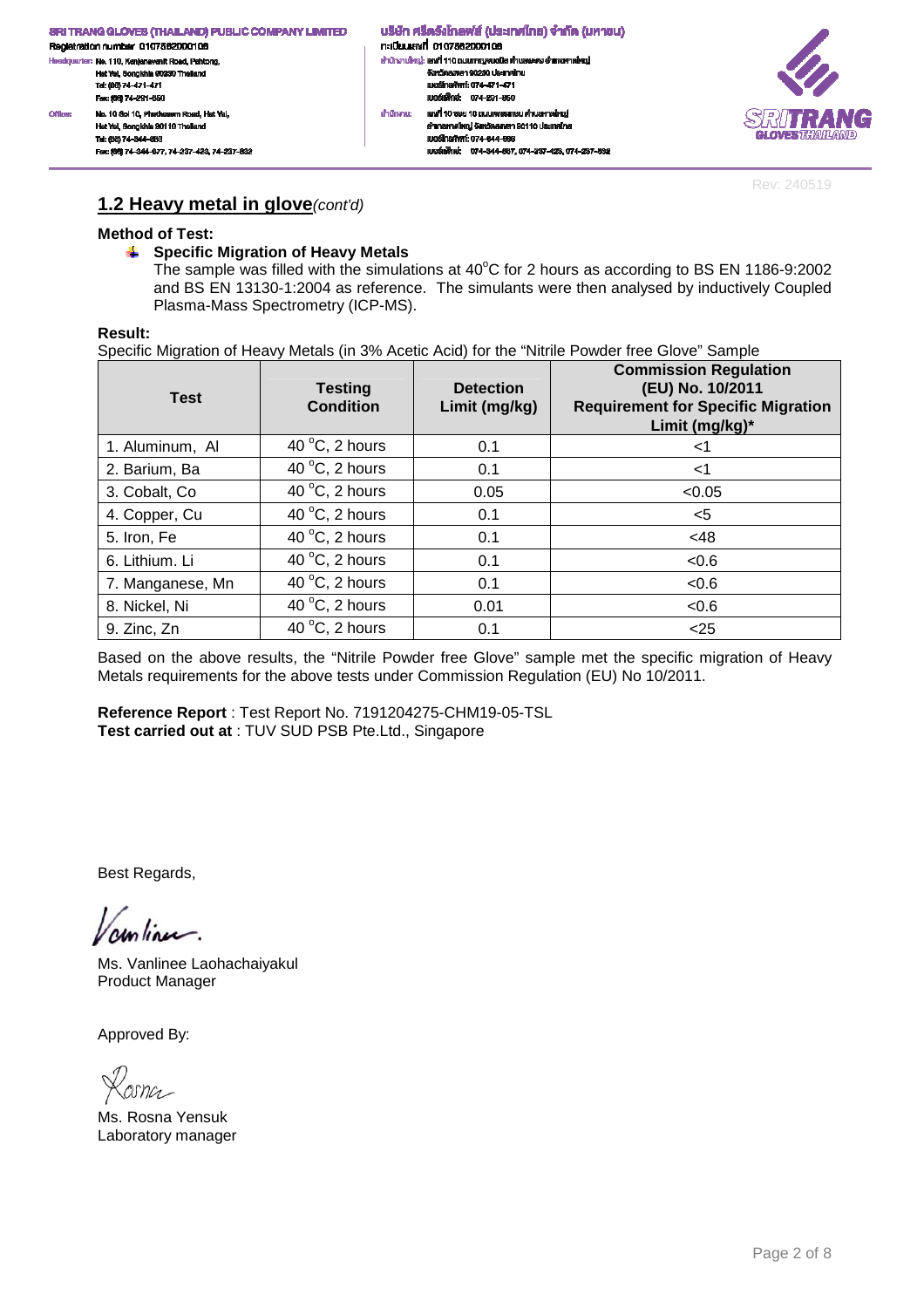Registration number 0107562000106 .<br>ciquarter: No. 110, Kanjanavanit Road, Pahtong, .<br>He Hat Yai, Songkhla 90230 Thailand<br>Tel: (66) 74-471-471<br>Fax: (66) 74-291-650 No. 10 Sol 10, Phetkasem Road, Hat Yal, Office: Hat Yai, Songkhia 90110 Thailar Tel: (66) 74-344-663

Fec: (66) 74-344-677, 74-237-423, 74-237-832

้ บริษัท ศรีตรังโกลฟส์ (ประเทศไทย) จำกัด (มหาชน) n:i09ulavit 0107562000106 สำนักงานใหญ่: เสงที่ 110 ถนนกาญจนวนิช พำบลพะตง อำเภอหาดใหญ่ จังหวัดสงหลา 90230 ประเทศไทย<br>เบอร์โทรศัพท์: 074-471-471 เบอร์เฟ้านะ 074-291-650 สำนักงาน: เสงที่ 10 ธอย 10 ถนนเพชรทาษม ด่านลหาดใหญ่ อำเภอหาคใหญ่ จังหวัดสงขลา 90110 ประเทศไทย IUDS TrishWrf: 074-344-003 recommended to the contract of the contract of the contract of the contract of the contract of the contract of



Rev: 240519

# **2. FDA EXTRACTION TEST: CFR 177.2600**

Code of Federal Regulation, Title 21

Chapter 1 – food and drug Administration

Part 177.2600 – Rubber articles intended for repeated use

Sovent: Distilled water, n-Hexane

Sample: Nitrile Powder free Glove

### **Result:**

| <b>EXTRACTION TIMES</b> | <b>SOVENT</b>   | <b>REQUIREMENT</b><br>$(mg/in.2)$ max. | <b>PASS/FAIL</b> |
|-------------------------|-----------------|----------------------------------------|------------------|
| First 7 hrs.            | Distilled water | 20                                     | <b>PASS</b>      |
| Next 2 hrs.             | Distilled water |                                        | <b>PASS</b>      |
| First 7 hrs.            | n-Hexane        | 175                                    | <b>PASS</b>      |
| Next 2 hrs.             | n-Hexane        |                                        | <b>PASS</b>      |

**Reference Report :** Test Report PN 143502-A

**Test carried out at :** Akron Rubber Development Laboratory, Inc

Best Regards,

continue.

Ms. Vanlinee Laohachaiyakul Product Manager

osna

Ms. Rosna Yensuk Laboratory manager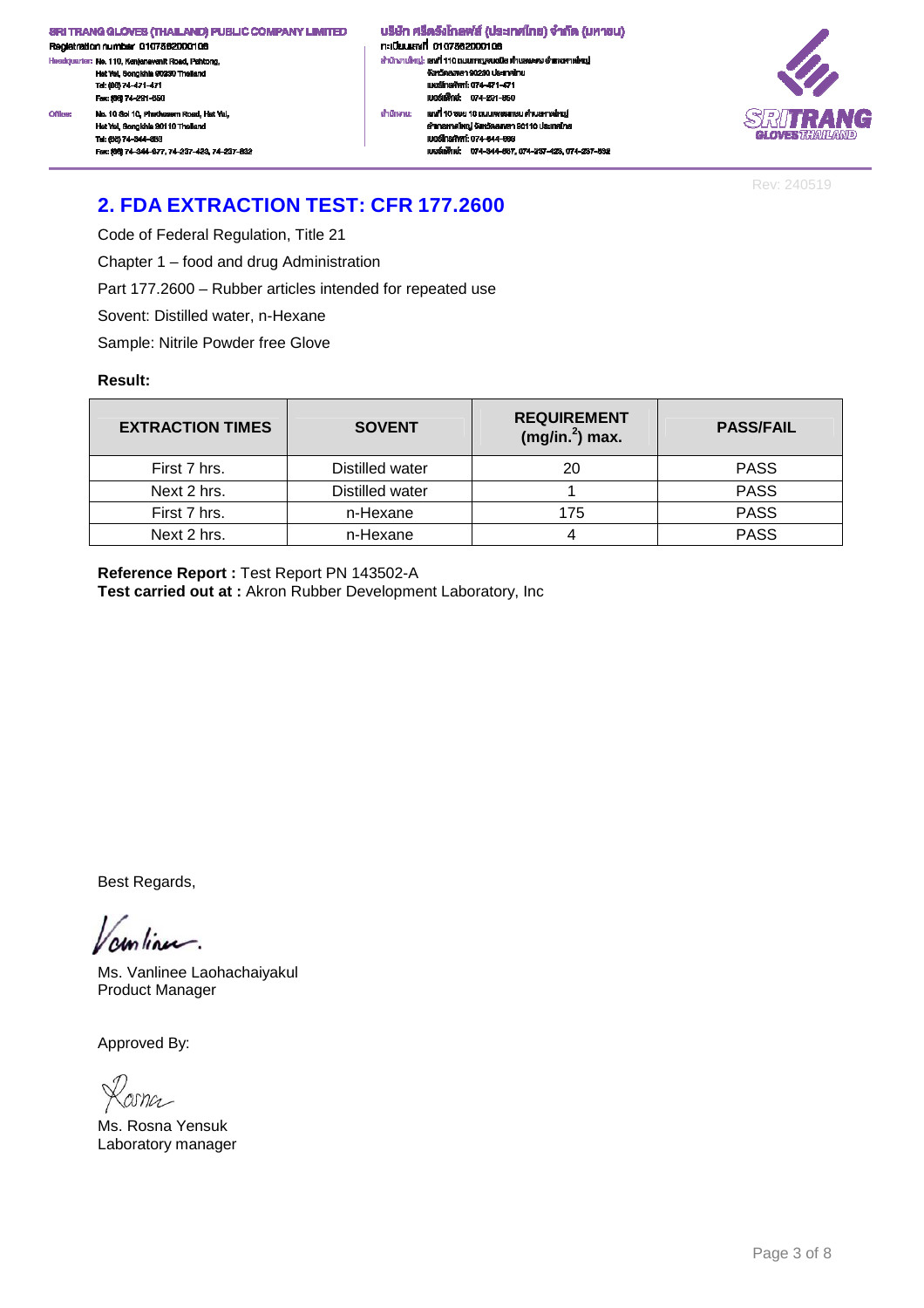.<br>ciquarter: No. 110, Kanjanavanit Road, Pahtong, .<br>He Hat Yai, Songkhla 90230 Thailand<br>Tel: (66) 74-471-471<br>Fax: (66) 74-291-650 No. 10 Sol 10, Phetkasem Road, Hat Yal, Office: Hat Yai, Songkhla 90110 Thailand Tel: (66) 74-344-663 Fec: (66) 74-344-677, 74-237-423, 74-237-832 ้ บริษัท ศรีตริงโกลฟส์ (ประเทศไทย) จำกัด (มหาชน) n:iuuavi 0107562000106 สำนักงานใหญ่: เสงที่ 110 ถนนกาญจนอนิช ด้านสพะดง อำเภอคาดใหญ่ จังหวัดสงหลา 90230 ประเทศไทย<br>เบอร์โทรศัพท์: 074-471-471 IUeśliWnie: 074-291-650 สำนักงาน: เสงที่ 10 ธอย 10 ถนนเพชรทาษม ด่านลหาดใหญ่ อำเภอหาคใหญ่ จังหวัดสงขลา 90110 ประเทศไทย IUDS TrishWrf: 074-344-003 เนอร์เพ็กซ์: 074-344-667, 074-237-423, 074-237-632



Rev: 240519

# **3. Japan Food Sanitation Law (JFSL) 370 and its amendments**

Sample Description : Nitrile Powder free Glove

|    | Test Parameter                                          | <b>Conclusion</b> |
|----|---------------------------------------------------------|-------------------|
|    | 1. Lead (Total)                                         | <b>PASS</b>       |
|    | 2. Cadmium (Total)                                      | <b>PASS</b>       |
|    | 3. Phenol (Extractable)                                 | <b>PASS</b>       |
|    | 4. Extractable Formaldehyde                             | <b>PASS</b>       |
|    | 5. Extractable Zinc                                     | <b>PASS</b>       |
|    | 6. Heavy Metal (as Lead) in 4% acetic acid extraction   | <b>PASS</b>       |
|    | 7. Residue after Evaporation Test (Water & 20% ethanol) | <b>PASS</b>       |
| 8. | Residue after Evaporation Test (4% acetic acid)         | FAIL              |
|    | 9. Migration of color Extraction (Water & 20% ethanol)  | <b>PASS</b>       |
|    | 10. 2-Mercaptoimidazoline Content                       | <b>PASS</b>       |

### **Test Requested**

Japan Ministry of Health and Welfare Notification No. 370 and amendments Part III Section D for the compliance of the provisions of paragraph 1 of Articles 7 and Articles 10 of Japan Food Sanitation Law (Law No.233)

### **MATERIAL TEST**

**Method**: with reference of Section III of Japan Ministry of Health and Welfare Notification No. 370 and amendments.

| <b>Test Items</b>     | Maximum Permissible Limit |
|-----------------------|---------------------------|
| Total Lead content    | $100 \text{ u}g/g$        |
| Total Cadmium content | $100$ ug/g                |
|                       |                           |

\* ug/g: microgram per gram

### **ELUTION TEST**

| <b>Test Items</b>     | Leaching<br><b>Condition</b> | Leaching<br><b>Solution</b> | <b>Maximum</b><br><b>Permissible Limit</b> |
|-----------------------|------------------------------|-----------------------------|--------------------------------------------|
| Phenol                | 60 °C, 30 min                | Water                       | $5 \text{ ug/mL}$                          |
| Formaldehyde          | 60 °C, 30 min                | Water                       | Negative                                   |
| <b>Zinc</b>           | 60 °C, 30 min                | 4% acetic acid              | 15 ug/mL                                   |
| Heavy Metal (as Lead) | 60 °C, 30 min                | 4% acetic acid              | 1 $ug/mL$                                  |
| Evaporation residue   | 60 °C, 30 min                | Water                       | 60 ug/mL                                   |
| Evaporation residue   | 60 °C, 30 min                | 4% acetic acid              | 60 ug/mL                                   |
| Evaporation residue   | 60 °C, 30 min                | 20% ethanol                 | 60 ug/mL                                   |

\* ug/mL: microgram per millilitre,

"Negative" mean it's not persence of color migration/ "Positive" mean it's persence of color migration

### **ELUTION TEST**

| <b>Test Items</b>      | Leaching<br><b>Condition</b> | Leaching<br><b>Solution</b> | <b>Maximum</b><br><b>Permissible Limit</b> |
|------------------------|------------------------------|-----------------------------|--------------------------------------------|
| <b>Color Migration</b> | 60 °C, 30 min                | Water                       | Negative                                   |
| <b>Color Migration</b> | 60 °C, 30 min                | 4% acetic acid              | Negative                                   |
| <b>Color Migration</b> | 60 °C, 30 min                | 20% ethanol                 | Negative                                   |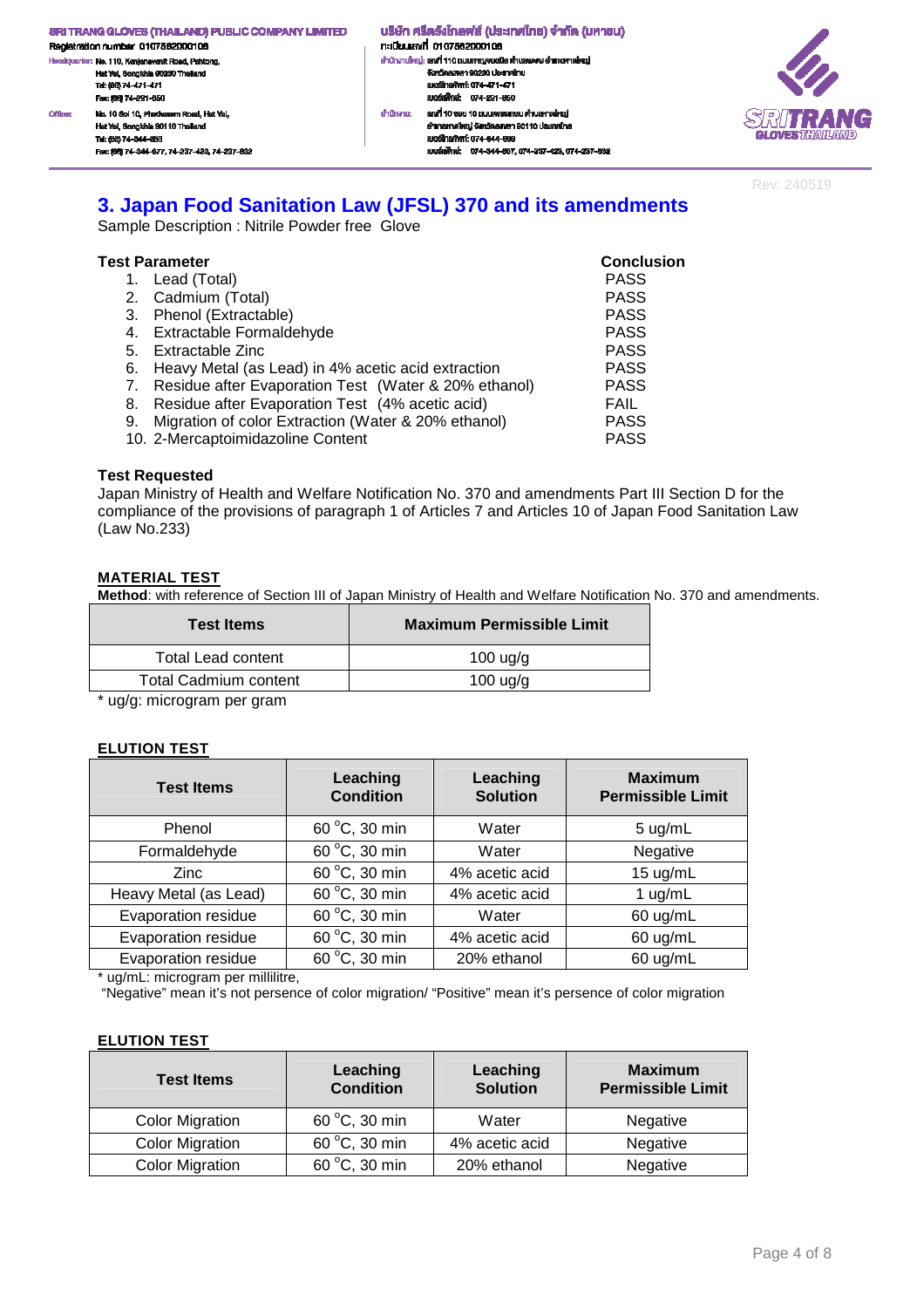

Rev: 240519

### **2-MERCAPTOIMIDAZOLINE CONTENT** (cont'd)

Method: with reference of Section III of Japan Ministry of Health and Welfare Notification No. 370 and amendments.

| <b>Test Items</b>     | <b>Reporting Limit</b><br>(ug/g) | <b>Requirement</b> |
|-----------------------|----------------------------------|--------------------|
| 2-Mercaptoimidazoline | 20                               | Negative           |
| Comment               | PASS                             | -                  |

**Reference Report :** Test Report No. 4244016, 4243483 **Test carried out at :** SGS (Thailand) Limited

Best Regards,

unlinu.

Ms. Vanlinee Laohachaiyakul Product Manager

Losna

Ms. Rosna Yensuk Laboratory manager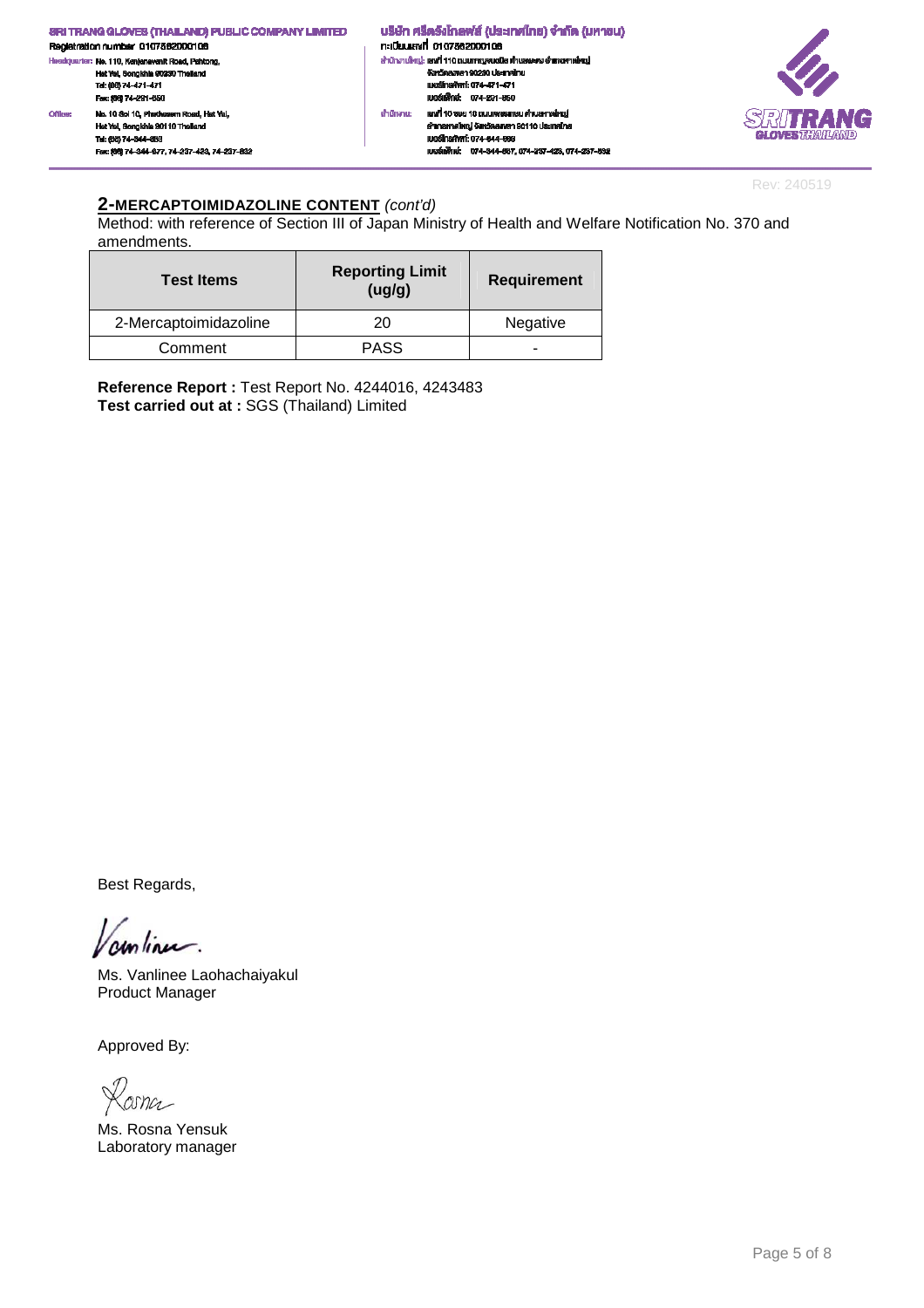dquarter: No. 110, Kanjanavanit Road, Pahtong, Hat Yai, Songkhla 90230 Thailand<br>Tel: (88) 74-471-471 Fex: (66) 74-291-650 Office: No. 10 Sol 10, Phetkasem Road, Hat Yal, Hat Yai, Songkhia 90110 Thail Tel: (66) 74-344-663 Fex: (66) 74-344-677, 74-237-423, 74-237-632

้บริษัท ศรีตรังโทลฟส์ (ประเทศไทย) จำกัด (มหาชน) n:iūsuiavn 0107562000106 สำนักงานใหญ่: เสงที่ 110 ถนนกาญจนอนิช ด้านสพะดง อำเภอคาดใหญ่ งังหวัดสงพลา 90230 ประเทศไทย<br>เบอร์โทรศัพท์: 074-471-471 IU@ŠINVné: 074-291-650 เสงที่ 10 ธอย 10 ถนนเพชรทาษม ด่านลหาดใหญ่ สำนักงาน: อำเภอหาคใหญ่ จังหวัดสงขลา 90110 ประเทศไทย IUDS TrishWrf: 074-344-003 และเพื่อน่ะ 074-344-667 074-237-423 074-237-832



Rev: 240519

# **4. BfR Recommendation XXI**

### **Method of Test:**

(Tests according to Commission Regulation (EU) No 10/2011)

- **1. Preparation of test specimen**  Only the exterior of the glove sample was performed for the test
- **2. Overall Migration Content with Aqueous Food Simulant (20% Ethanol and 50% Ethanol)**  According to BS EN 1186-9:2002-Test Methods for overall migration into aqueous food simulants by article filling
- **3. Overall Migration Content with Fatty Food Simulant (Olive Oil)**  According to BS EN 1186-8:2002-Test Method for overall migration into olive oil by article filling

(Tests according to BfR Recommendation XXI base on Natural and synthetic Rubber-2.3 Category 3)

- **1. Preparation of test Specimen**  Only the exterior of the glove sample was performed for the test.
- **2. Global migration Content with Aqueous Food Simulant (Dl Water, 3% Acetic Acid &10% Ethanol)**

According to BfR Recommendation XXI with reference to EN 1186-9:2002 – Test Methods for overall migration into aqueous food simulants by article filling. The residue from the above 3% Acetic Acid was further extracted with Hexane for the organic components.

### **3. Specific Migration Content using Aqueous Food Simulant (DI Water)**

According to BfR Recommendation XXI with reference to EN 1186-9:2002 – Test Methods for overall migration into aqueous food simulants by article filling.

### **a) Specific Migration of Formaldehyde**

The simulants extracts was analysed by UV Spectrophotometer after derivatization with Acetylacetone.

### **b) Specific Migration of Primary Arylamines and Secondary Arylamines**

The stimulant was extracted by organic solvent and analysed by Gas Chromatography Mass Spectrometry after proper treatment.

### **c) Specific Migration of Nitrosamines**

The stimulant was extracted by organic solvent and analysed by Gas Chromatography combined with the Nitrogen Chemiluminescence Detector after proper treatment.

### **4. Lead and Zinc content**

According to BfR Recommendation XXI, sample analysis was conducted by acid digestion, followed by ICP-Atomic Emission Spectrometry (ICP-AES).

### **Result:**

#### **Table 1: Over Migration Content with Food Simulant for the "Nitrile Powder Free Offline Chlorination Glove" Sample**

| <b>Type of simulant</b>         | <b>Testing</b><br><b>Condition</b> | <b>Commission Regulation (EU) No. 10/2011</b><br><b>Requirement for Overall migration content</b><br>(mq/dm2) |
|---------------------------------|------------------------------------|---------------------------------------------------------------------------------------------------------------|
| 1. 20 % Ethanol                 | $40^{\circ}$ C, 10 mins            | < 10                                                                                                          |
| 2.50 % Ethanol                  | $40^{\circ}$ C, 10 mins            | < 10                                                                                                          |
| 3. Vegetable oil<br>(Olive Oil) | $40^{\circ}$ C, 10 mins            | < 10                                                                                                          |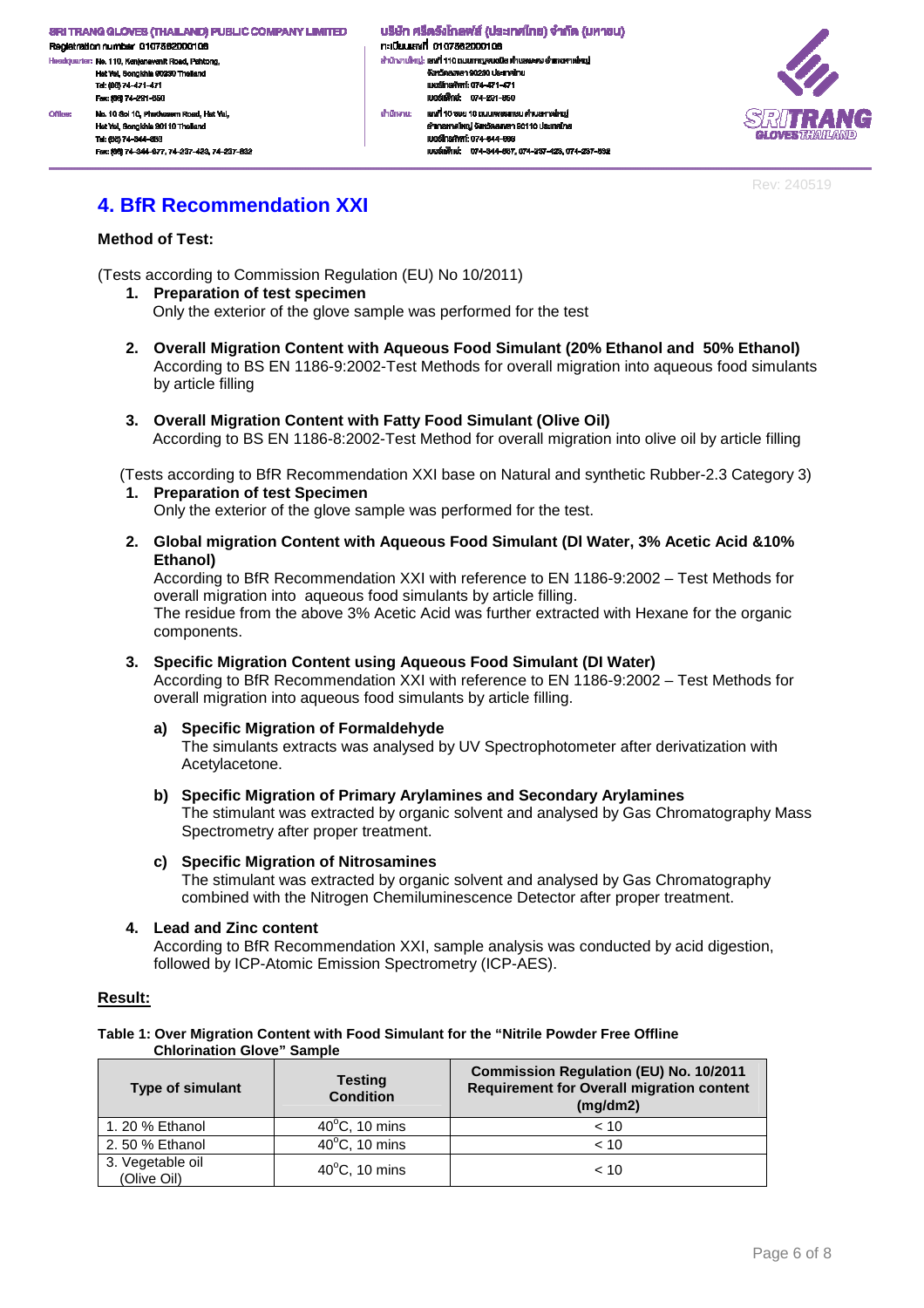

Rev: 240519

### **Result:** (cont'd)

### **Table 2: Global Migration Content with Food Simulant for the "Nitrile Powder Free Offline Chlorination Glove" Sample**

| <b>Type of simulant</b> | <b>Testing</b><br><b>Condition</b> | <b>BfR XXI Category 3</b><br><b>Requirement for Global Migration</b><br>$(mg/dm^2)$ |
|-------------------------|------------------------------------|-------------------------------------------------------------------------------------|
| 1. DI Water             | $40^{\circ}$ C, 10 mins            | $10 \text{ max}$                                                                    |
| 2. 3% Acetic Acid       | $40^{\circ}$ C, 10 mins            | 50 max                                                                              |
| 3.10% Ethanol           | $40^{\circ}$ C, 10 mins            | $10 \text{ max}$                                                                    |

#### **Table 3 : Global Migration Content with Food Simulant for the "Nitrile Powder Free Offline Cholrination Glove " Sample**

| <b>Type of simulant</b> | <b>Testing</b><br><b>Condition</b> | <b>BFR XXI, 2.3 Category 3</b><br><b>Requirement for Global Migration</b><br><b>Of Organic Components</b><br>$(mg/dm^2)$ |
|-------------------------|------------------------------------|--------------------------------------------------------------------------------------------------------------------------|
| 1.3% Acetic Acid        | $40^{\circ}$ C. 10 mins            | 10 max                                                                                                                   |

#### **Table 4 : Specific Migration of Formaldehyde in Food simulant for "Nitrile Powder Free Offline Chlorination Glove "Sample**

| <b>Type of simulant</b> | <b>Testing</b><br><b>Condition</b> | <b>BfR XXI Category 3</b><br><b>Requirement for Specific Migration Content</b><br>$(\mu q/m)$ |
|-------------------------|------------------------------------|-----------------------------------------------------------------------------------------------|
| Distilled Water         | $40^{\circ}$ C. 10 mins            | 10.<br>max                                                                                    |
|                         |                                    |                                                                                               |

a) The method detection limit was 1  $\mu$ g/ml.

### **Table 5 : Specific Migration of Primary Arylamines in Food simulant for "Nitrile Powder Free Offline Chlorination Glove"Sample**

| <b>Type of simulant</b> | <b>Testing</b><br><b>Condition</b> | <b>BfR XXI Category 3</b><br><b>Requirement for Specific Migration Content</b><br>$(\mu q/l)$ |
|-------------------------|------------------------------------|-----------------------------------------------------------------------------------------------|
| Distilled Water         | $40^{\circ}$ C. 10 mins            | : 20                                                                                          |
| $\cdots$                | $\sim$ $\sim$ $\sim$ $\sim$        |                                                                                               |

b) The method detection limit was 10 µg/l

### **Table6 : Specific Migration of Secondary Arylamines in Food simulant for "Nitrile Powder Free Offline Chlorination Glove"Sample**

| <b>Type of simulant</b> | Testing<br><b>Condition</b> | <b>BfR XXI Category 3</b><br><b>Requirement for Specific Migration Content</b><br>$(m\alpha/l)$ |
|-------------------------|-----------------------------|-------------------------------------------------------------------------------------------------|
| Distilled Water         | $40^{\circ}$ C, 10 mins     |                                                                                                 |

c) The method detection limit was 0.01 mg/l.

### **Table 7 : Specific Migration of Nitrosamines in Food simulant for "Nitrile Powder Free Offline Chlorination Glove "Sample**

| <b>Type of simulant</b> | <b>Testing</b><br><b>Condition</b> | <b>BfR XXI Category 3</b><br><b>Requirement for Specific Migration Content</b><br>$(\mu q/dm^2)$ |
|-------------------------|------------------------------------|--------------------------------------------------------------------------------------------------|
| Distilled Water         | $40^{\circ}$ C. 10 mins            |                                                                                                  |

The method detection limit was 0.02  $\mu$ g/dm<sup>2</sup>